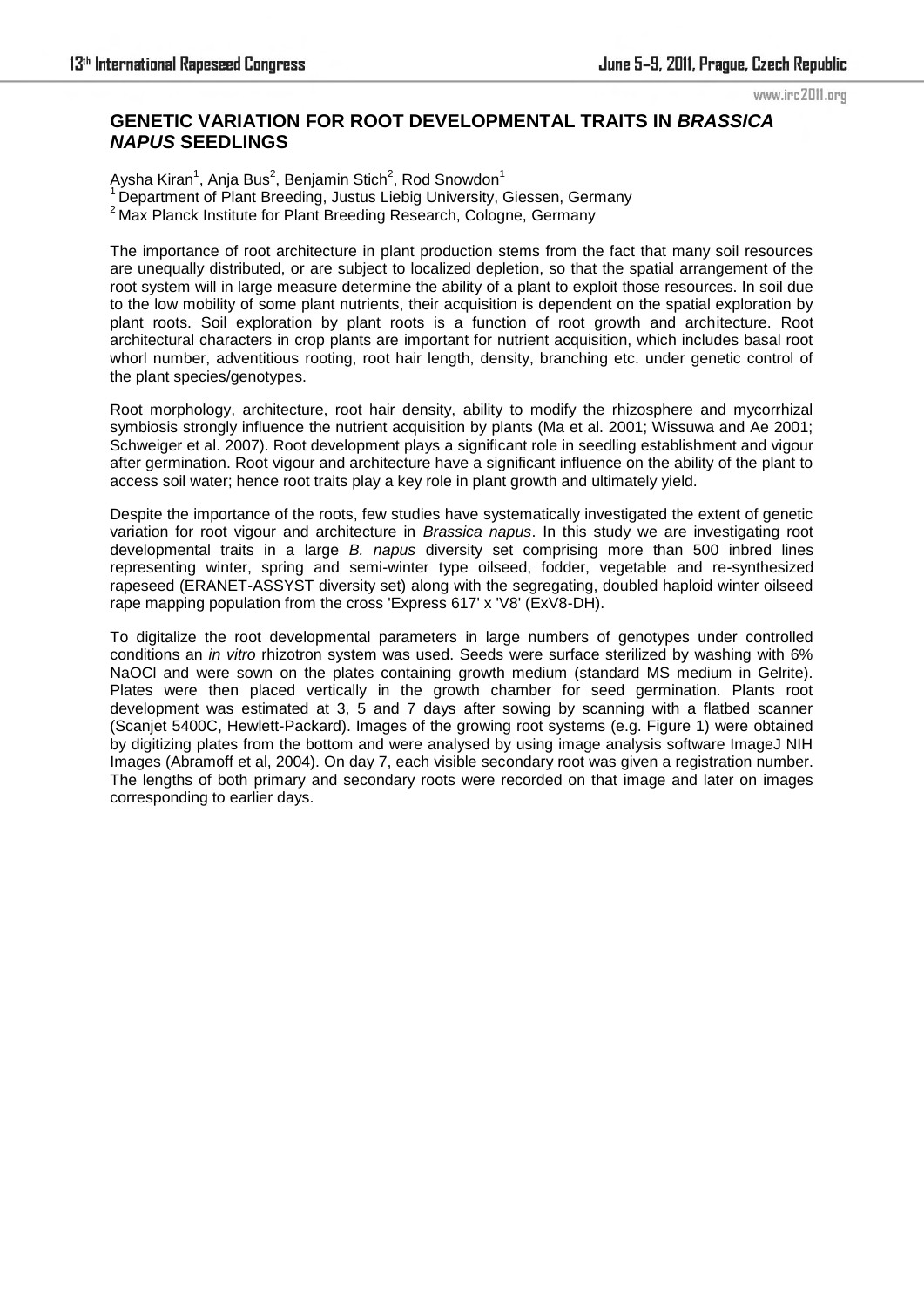www.irc2011.org



**Figure 1.** Example for assessment of root development in the *in vitro* rhizotron system. Five plants each from three different inbred lines showing clear differences in seedling and root development are shown. Plates are digitalized on a flatbed scanner at 3, 5 and 7 days after sowing and mean values for primary and secondary root development are calculated from differential root length measurements of each genotype over time.

Data from primary and lateral root length and number of lateral roots will be used for quantitative trait locus (QTL) mapping and association analysis using genome-wide SNP data. Identification of genomic sequence regions linked to QTL controlling variation for root traits is a first step towards markerassisted selection for improved root vigour, and could eventually lead to the identification of genes involved in regulation of root developmental traits.

## **Acknowledgements**

This work is funded by the Deutsche Forschungsgemeinschaft (DFG) as part of the tri-national ERANET Plant Genomics project "ASSYST: Associative expression and systems analysis of complex traits in oilseed rape/canola."